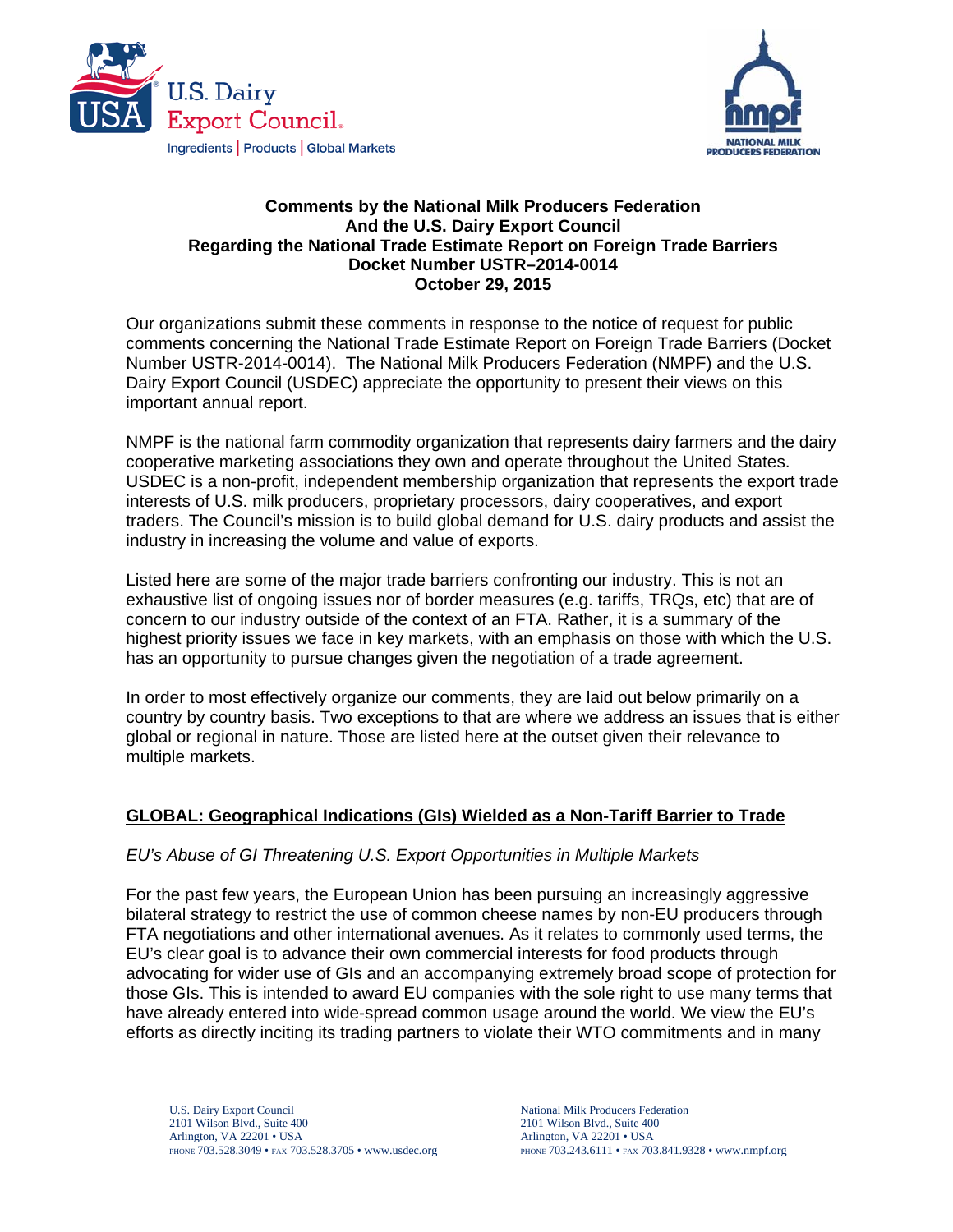



cases also violate their FTA commitments to the U.S. by impairing the value of concessions secured by the U.S. in its own negotiations.

We thank USTR, PTO and USDA for their active work on this topic of growing concern to the U.S. dairy industry. As the Administration moves forward with its work to tackle this issue as the truly global problem it is, we strongly encourage USTR to be examining the degree to which countries' GI-driven restrictions are in compliance with their existing WTO and FTA obligations to the U.S. The EU's actions put at risk hard-won U.S. market access opportunities in many markets and must be vehemently rejected as the protectionist measures they are. A key element to this is ensuring that our overseas FAS offices are fully integrated into efforts to combat these types of barriers to U.S. exports. We would encourage USDA to continue to examine how to better achieve this goal.

Below are a number of examples of the way in which this global phenomenon is manifesting itself across various countries. Note that these are examples rather than a comprehensive list of all countries in which the EU is actively working to erect barriers to U.S. exports:

- Canada: In its FTA with the EU, publically released this year, Canada elected to impose new restrictions on a number of generic cheese names. The fact that it also grandfathered existing usage (primarily by Canadian companies) helps demonstrate the generic nature of the impact varieties and why these new regulations should be viewed as inappropriate efforts to restrict imports and competition against both the grandfathered (primarily Canadian) products and EU imports to the Canadian market. We strongly reject Canada's actions as being inappropriate, particularly in the context of ongoing TPP negotiations. In addition, the other terms Canada protected were not even subject to Canada's standard IP review procedures – again reflected their political nature rather than the outcome of objective IP evaluations.
- Central America (Costa Rica, El Salvador, Guatemala, Honduras, Nicaragua & Panama):
	- o Outcomes in this region to date have been mixed.
	- o In some countries such as El Salvador and Guatemala, U.S. engagement with our FTA partners has yielded important clarifications regarding how those countries are treating common terms contained within certain multi-word GIs of particular interest to U.S. companies. We commend the Administration and our trading partners for their good work aimed at preserving most of the value of commitments contained in the CAFTA.
	- o In other countries such as Honduras, Nicaragua and Panama, our FTA partners have yet to strongly indicate how they are interpreting EU GI registrations. We urge USTR and USDA to continue to insist on the importance of further clarifications from each of these countries, however the situation in these markets is not as concerning as the one the U.S. faces in Costa Rica.
	- $\circ$  In the most problematic country in the region Costa Rica the process remains underway. Costa Rica has in multiple cases disregarded standard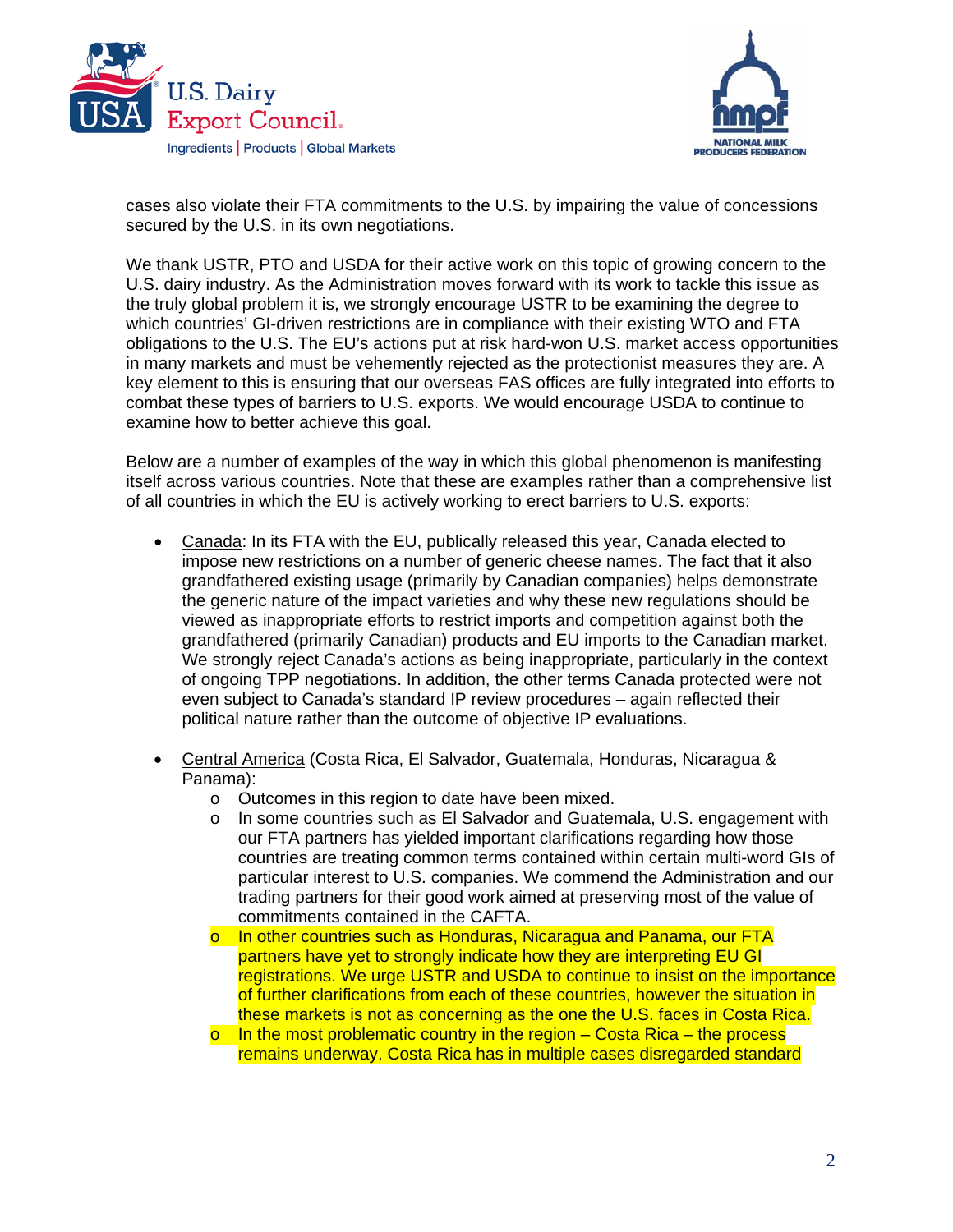



intellectual property considerations and has already clearly restricted several products (such as asiago, gorgonzola and fontina). We remain hopeful that the appeals process in Costa Rica for additional terms (provolone and parmesan currently) will correct the incorrect decisions arrived at in the initial examination stage that stood in stark contrast to the reality of the Costa Rican market.

- Costa Rica is a particularly important cautionary tale since in its initial GI rulings it determined that the EU could seize the sole right to use the generic terms parmesan and provolone despite the fact that the appliedfor GIs were "Parmigiano Reggiano" and "Provolone Valpadana". The latter pointed to the importance we believe exists of securing clear clarifications regarding the generic portions of specific multi-word GIs since even the EU does not restrict the use of provolone so Costa Rica's preliminary decision to restrict its use underscored the risk U.S. exporters face without such clarifications.
- China: China and the EU are close to finalizing a GI agreement whereby each would agree to exchange protection for terms of interest to the other party. We are deeply concerned that this agreement will restrict current and future opportunities in the Chinese market for commonly produced types of cheese.
- Colombia: As part of the Colombia-EU FTA, Colombia restricted the use of several commonly produced U.S. cheeses if they are accurately referred to. This action negatively impacted the value of concessions granted to the U.S. under the previously negotiated U.S.-Colombia FTA. At the same time, however, Colombia also took very positive steps to address U.S. concerns by clarifying the scope of protection provided for several multi-word GIs. These clarification efforts were greatly appreciated and help to provide assurances to U.S. exporters regarding what types of products they can continue to ship under our own FTA with Colombia.
- EU: The EU continues to introduce new restrictions within its own market on the use of common food names. This year the EU published an application from Denmark for a GI for "Havarti" despite the existence of an international Codex standard for this commonly produced type of cheese. The EU, including Denmark, was extremely active in the Codex process of reviewing and recodifying international cheese standards that was finalized roughly a decade ago. This application follows on the heels of a GI application for "Danbo", another term with a recently re-authorized Codex standard. We reject the EU's efforts to continue to expand the range of commonly used terms facing monopolization attacks by various member states.
- Japan: The EU and Japan are involved in ongoing FTA negotiations that include provisions on GIs. We are very concerned that this agreement could restrict current and future opportunities in the Japanese market for commonly produced types of cheese. We fully expect that it is Japan's obligation to preserve access for commonly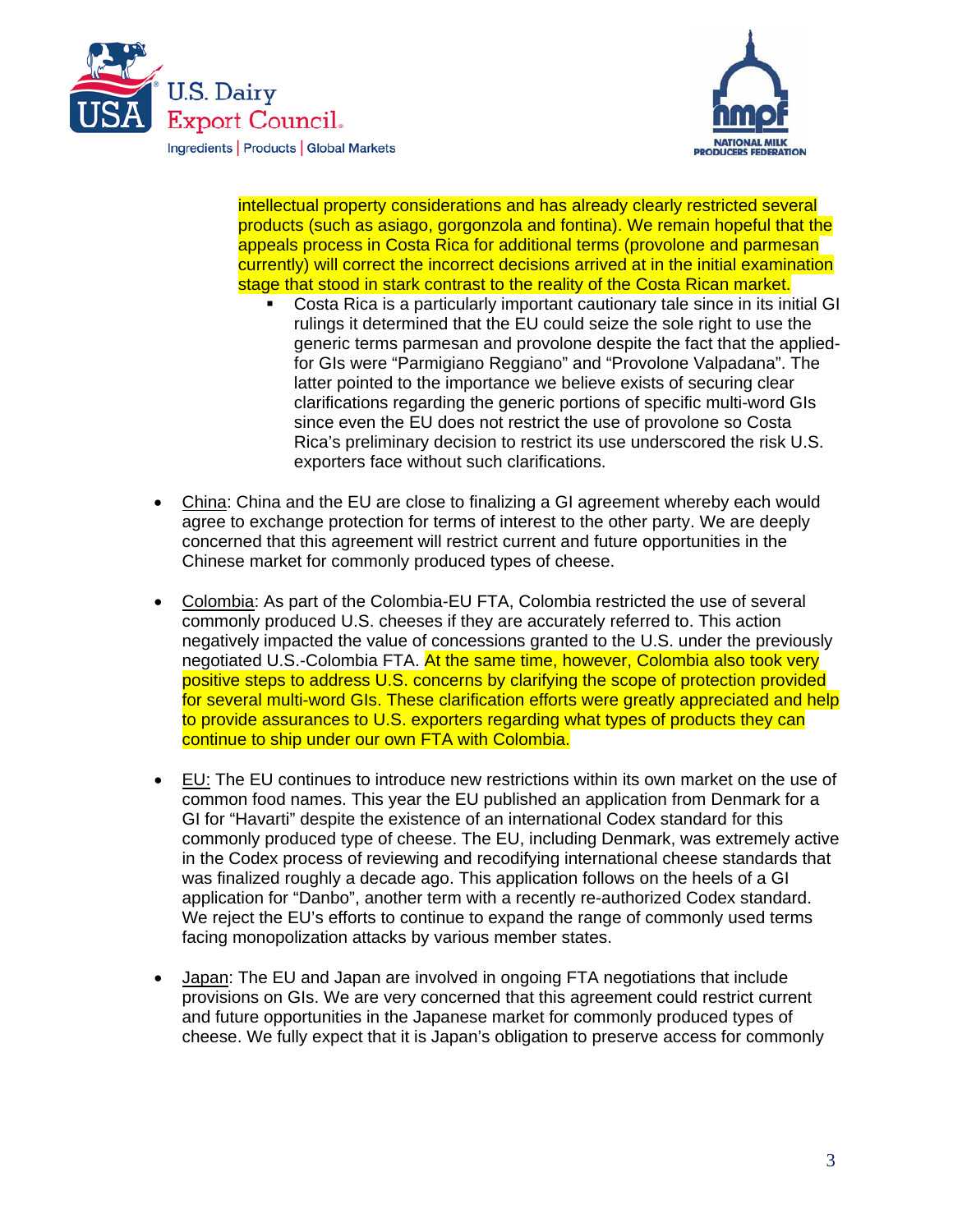



produced U.S. agricultural products which are the basis of ongoing TPP negotiations and moreover existing WTO commitments.

- Korea: As part of the EU-Korea FTA, Korea banned the import of several commonly produced U.S. cheeses if they are accurately referred to. This action negatively impacted the value of concessions granted to the U.S. under the previously negotiated U.S.-Korea FTA. A positive development of USTR's successful work to address part of the impact of the EU-Korea FTA's provisions, however, was a high degree of clarity secured from Korea regarding how it planned to treat common terms contained within multi-word GIs. We continue to believe this is a strong model to use moving forward given the importance of ensuring that discussions with our trading partners are specific enough to provide concrete clarity to U.S. exporters regarding what types of products are still permitted in each market.
- Malaysia: The EU and Malaysia are involved in ongoing FTA negotiations that include provisions on GIs. We are very concerned that this agreement could restrict current and future opportunities in the Malaysian market for commonly produced types of cheese. We fully expect that it is Malaysia's obligation to preserve access for commonly produced U.S. agricultural products which have been the basis of TPP negotiations for several years and moreover are part of existing WTO commitments.
- Peru: As part of the Peru-EU FTA, Peru restricted the use of several commonly produced U.S. cheeses if they are accurately referred to. This action negatively impacted the value of concessions granted to the U.S. under the previously negotiated U.S.-Peru FTA. NMPF and USDEC have urged the importance of securing assurances from the Peruvian government regarding the continued use of certain common names contained within multi-word GIs.
- South Africa: As detailed in comments submitted earlier this month to USTR, we believe that if South Africa retains its regulation proposed earlier this year to restrict the use of several commonly used food terms, it will be violating AGOA requirements obligations to make continual progress toward the elimination of barriers to U.S. trade by putting in place regulations that would directly erect new barriers to U.S. exports. In addition to South Africa's proposed restrictions on the use of several common terms, South Africa has also to date not provided clarification regarding how it plans to treat certain common names contained within multi-word GIs. Moreover, South Africa's actions were taken without providing the necessary notification to the WTO TBT Committee, thereby depriving the U.S. and other trading partners of the opportunity to comment at an earlier stage on South Africa's proposed regulation.
- Vietnam: As part of its ongoing FTA negotiations with the EU, in mid-October Vietnam put forward a proposal to restrict the use of many GIs of interest to the EU. USDEC and NMPF are still in the process of evaluating that list of names and its accompanying provisions to determine whether Vietnam's proposal would negatively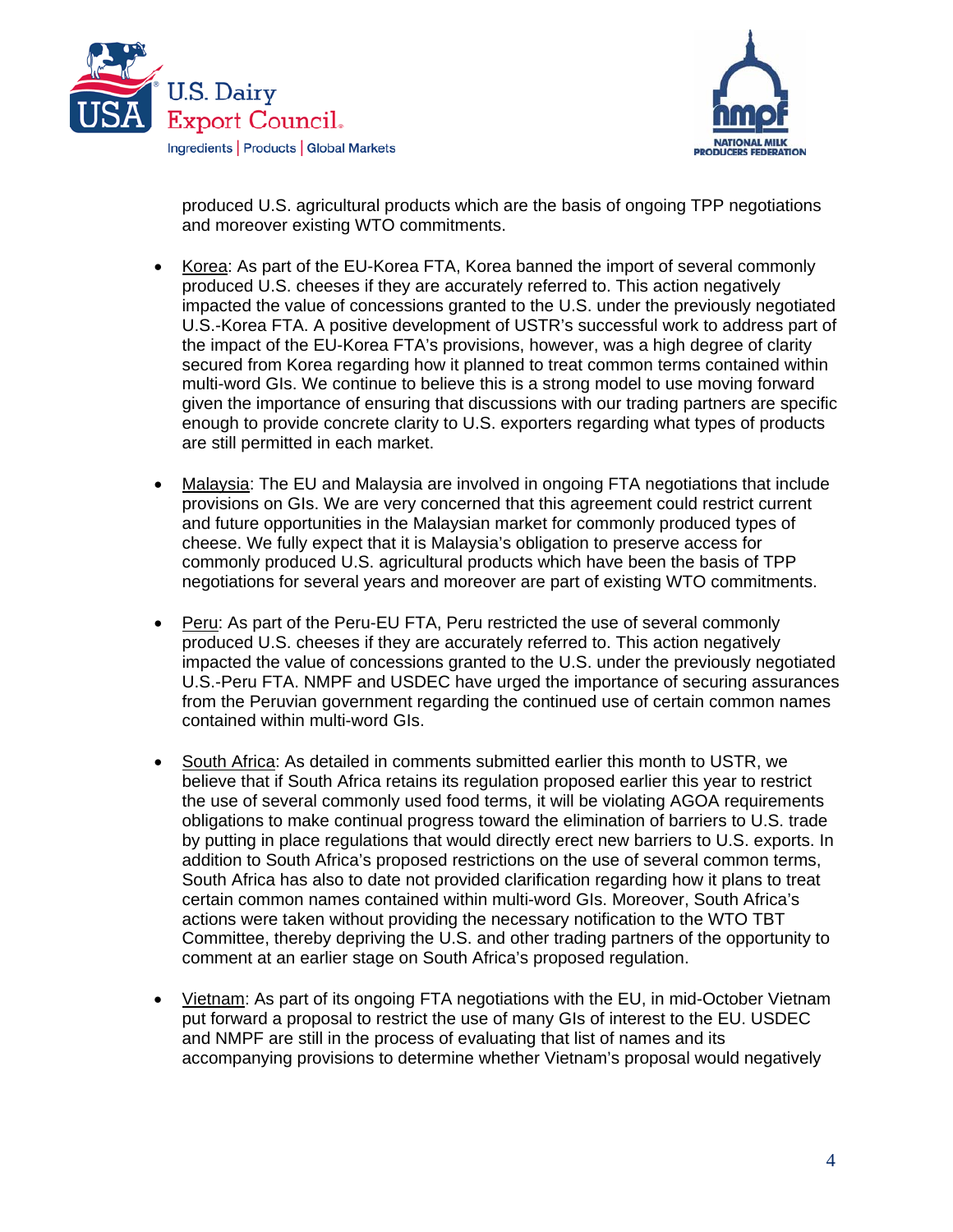



impact either the market access we currently enjoy or the expanded access we expect to secure through TPP negotiations. We fully expect that it is Vietnam's obligation to preserve access for commonly produced U.S. agricultural products which have been the basis of TPP negotiations for several years and moreover are part of existing WTO commitments.

 World Intellectual Property Organization (WIPO): Working through the Lisbon Agreement, a treaty within WIPO, European countries have driven forward an insular process aimed at dramatically expanding international protections for GIs. This process has entirely disregarded the negative trade impacts that are highly likely to result from an expansion of the Lisbon Agreement and the fact that those consequences will be felt by the WIPO membership at large, not solely those electing to join the Lisbon Agreement. We commend USTR & PTO's work to combat this threat and condemn the efforts of the WIPO Secretariat and Lisbon Agreement members to sideline the concerns of non-member WIPO countries by excluding them from equal participation in the Lisbon Diplomatic Conference that will be held to ratify the proposed changes.

We look forward to continuing to work with the U.S. government and others against the EU's efforts impose restrictions on competition for products that long-ago entered into common use in the U.S. and many other countries around the world. For the EU to seek to now monopolize those terms solely for its own benefit under the guise of intellectual property provisions is simply a disguised barrier to trade.

## **REGIONAL: Trans Pacific Partnership Negotiations SPS Chapter**

#### *Strong Disciplines on SPS Measures Needed*

U.S. agricultural exporters are faced with numerous serious unwarranted trade barriers justified by other countries as necessary to protect health and safety. Frequently, U.S. exporters are faced with new measures that lack sound scientific backing, are imposed without sufficient notice, and are not eligible for adjustment to facilitate trade. Sometimes, after extensive effort by the U.S. government and private sector, trade has been restored though U.S. suppliers have had difficulty rebuilding lost market share. At too many other times, the new measures shut U.S. products out of foreign markets, reducing U.S. exports and cutting farm income.

NMPF and USDEC support work by the Administration to use the TPP negotiations to strengthen the current rules governing SPS measures in a WTO-Plus manner, thereby improving access for U.S. product into the current and future TPP members, and setting a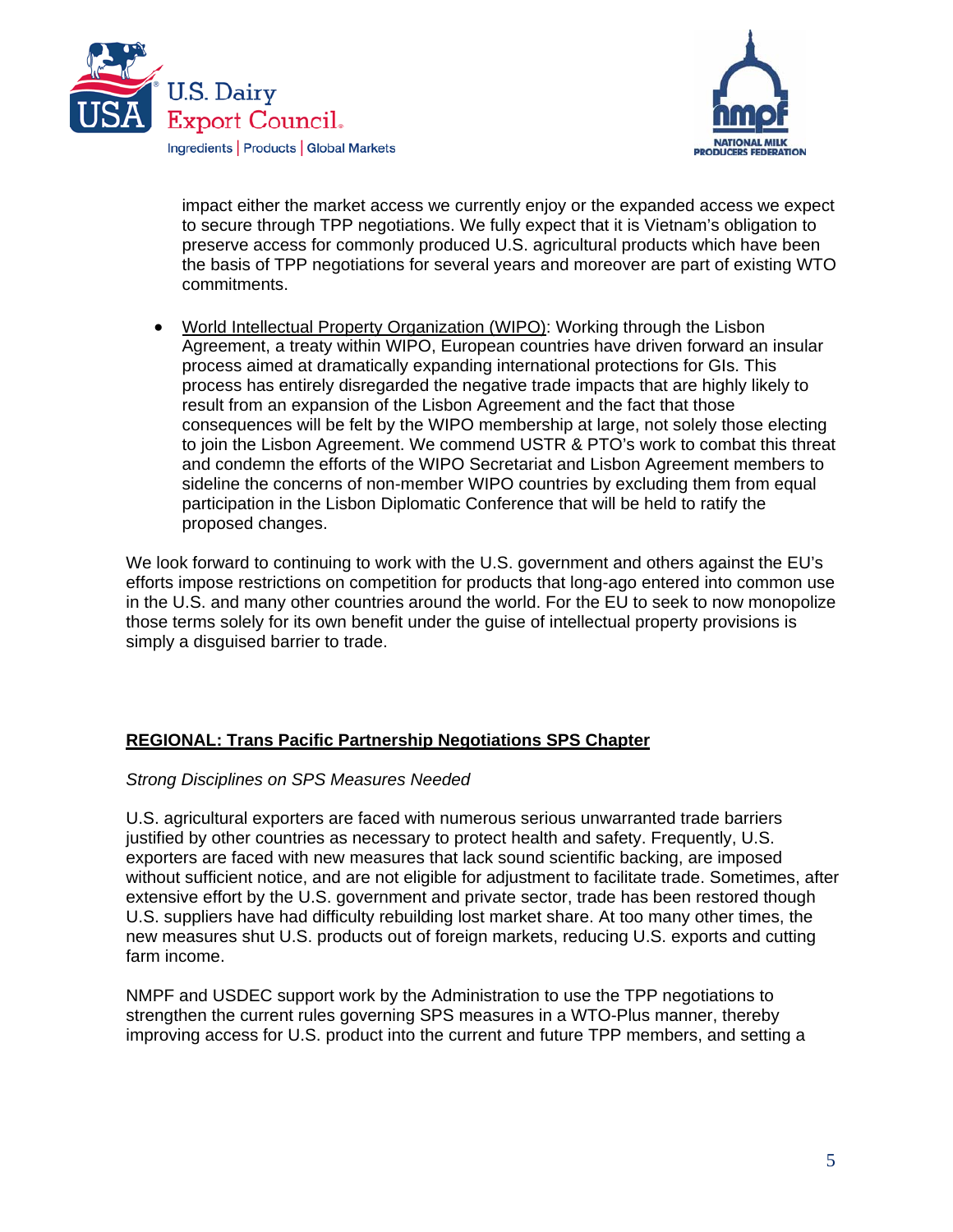



strong example for other countries to follow in multilateral and bilateral commitments on SPS measures.

As the U.S. now moves to bring TPP negotiations to a close we would like to also reinforce the critical importance of ensuring that SPS chapter commitments are legally enforceable. Such enforceability provisions are most important in any area that goes beyond or further clarifies the scope of existing WTO commitments. Without applying TPP dispute settlement provisions to TPP provisions that clarify or build further upon WTO commitments, those additional TPP clarifications and commitments are left without recourse to enforcement measures should countries choose to disregard their obligations. Particularly in this area of high importance to so many U.S. agricultural exporters, it's important that the TPP model get it right in order to establish grounds for smooth trading conditions throughout the TPP and set a strong precedent for U.S. FTAs to follow TPP.

### **COUNTRY-SPECIFIC ISSUES:**

#### **Canada**

#### *High Tariff Barriers; Pervasive Nontariff Barrier Attacks on U.S. Exports*

USDEC and NMPF view TPP as a critical opportunity to secure comprehensive market access across the full range of U.S. dairy products into Canada. Canada's market for imported dairy products is tightly restricted in virtually all product areas. For virtually all dairy products, Canada's over-quota tariffs range from approximately 200% to slightly below 300%. In addition, Canada has WTO authorized safeguards on many dairy products in order to additionally ensure controls on these imports. TPP presents a unique opportunity to expand access for U.S. dairy products into this neighboring market.

Despite Canada's exorbitant tariff barriers, it is our third largest export market. A large portion of those exports, however, are in the form of the few product categories that face low (i.e. less than 10%) WTO tariff rates and for which the U.S. enjoys a 0% tariff under NAFTA. These instances, limited though they are in the Canadian dairy schedule, account for a large percentage of our exports to Canada on a value basis. Another significant avenue for U.S. exports of dairy products to Canada (particularly fluid milk products in the 0401 tariff schedule category) is Canada's Import for Re-Export Program (IREP). Under that program, Canadians processors are permitted to import certain products provided that the final product is then exported from Canada. In this sense, the exports are not as meaningful since sales under IREP do not ultimately remain in Canada and many may eventually re-enter the U.S. as processed products or enter other foreign markets where they then compete directly against U.S. dairy exports. Given this, the industry does not view use of Canada's IREP as genuinely providing open market access opportunities for our dairy industry.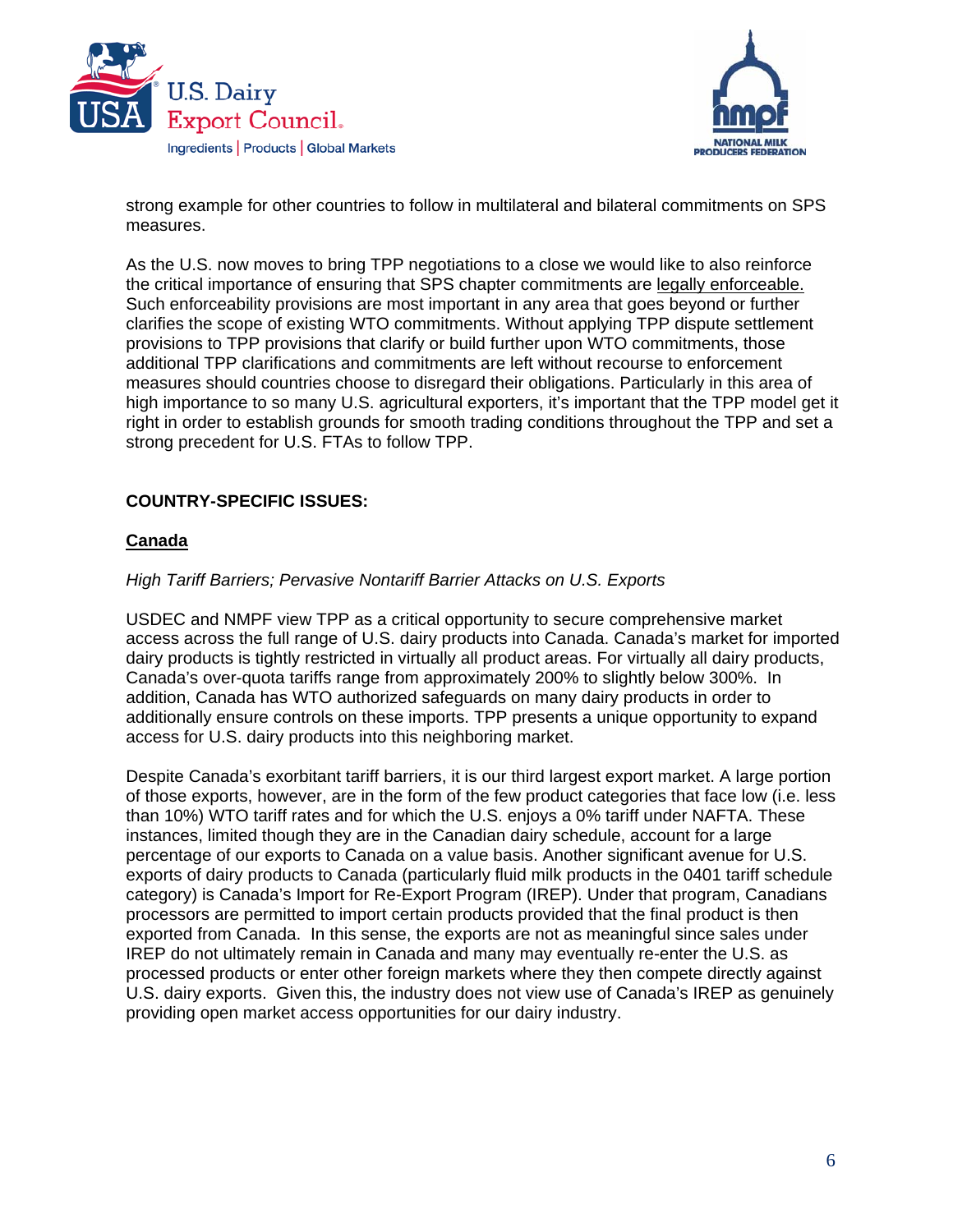



Despite its excessive tariff and quota restrictions and strict controlling of imported products, Canada has been consistently working to undermine even the limited amount of access it has already agreed to provide through its NAFTA and WTO commitments. Several examples are listed below. Collectively, these reflect a pervasive problem whereby the Canadian government actively works to use legal and regulatory tools to undermine the value of concessions for products containing dairy that Canada has granted to its trading partners.

Through TPP we urge USTR to include measures aimed at ensuring that the dairy market access the U.S. negotiates with Canada is truly fully implemented. Necessary elements of this approach are: 1) a clear prohibition on any additional tariffs being applied to U.S. dairy imports beyond those clearly specified in the U.S.-Canada TPP dairy market access schedule, including both during the tariff phase-out period and after the tariffs are eliminated; 2) full recognition of each other's dairy regulatory and oversight systems; and 3) agreement that no changes in product standards for any dairy product will be allowed if the change would have the effect of restricting trade (in either the final good or dairy component ingredients) or would result in preferential treatment for domestic product.

We should note that no health certificate is currently required for the shipment of dairy products to Canada and that Canada has recognized the safe animal health status of the U.S. dairy herd through a specific notation in its Health of Animals Regulations (http://lawslois.justice.gc.ca/eng/regulations/C.R.C., c. 296/page-8.html#h-17). It will be important in TPP to secure an understanding that these conditions will remain in place moving forward (subject only to revision in the case of a significant new dairy-related food safety development or relevant animal disease status change). We must ensure that new barriers are not erected through use of unjustified certificate language requirements, as our industry has seen be done by other countries. Finally, it is important to ensure that we have a clear approval of the robustness of the U.S. food safety system in order to help significantly to forestall future possibilities for Canada to attempt to impose new and unjustified import requirements on U.S. dairy products.

#### Non-Tariff Barrier Examples:

 Last year on the Friday before Thanksgiving, Canada abruptly introduced a law that took effect one week later and reversed multiple rulings by the Canadian Border Services Agency that had found that imports of a food preparation product containing mozzarella, pepperoni, oil and spices were being imported legally from the U.S. under the appropriate duty-free tariff line (1601.00.90.90). These rulings were upheld by the Canadian International Trade Tribunal. Despite that clear guidance regarding the compliance of this product with Canada's international trade commitments, on Nov. 25, 2013 the Canadian legislature tabled a Ways and Means motion to amend the Canadian Custom Tariff by revising the Supplementary Notes in Chapter 16 of the schedule to the Customs Tariff. The effect of the Motion was to commercially nullify all exports of the food preparation products from the U.S. to Canada by reclassifying the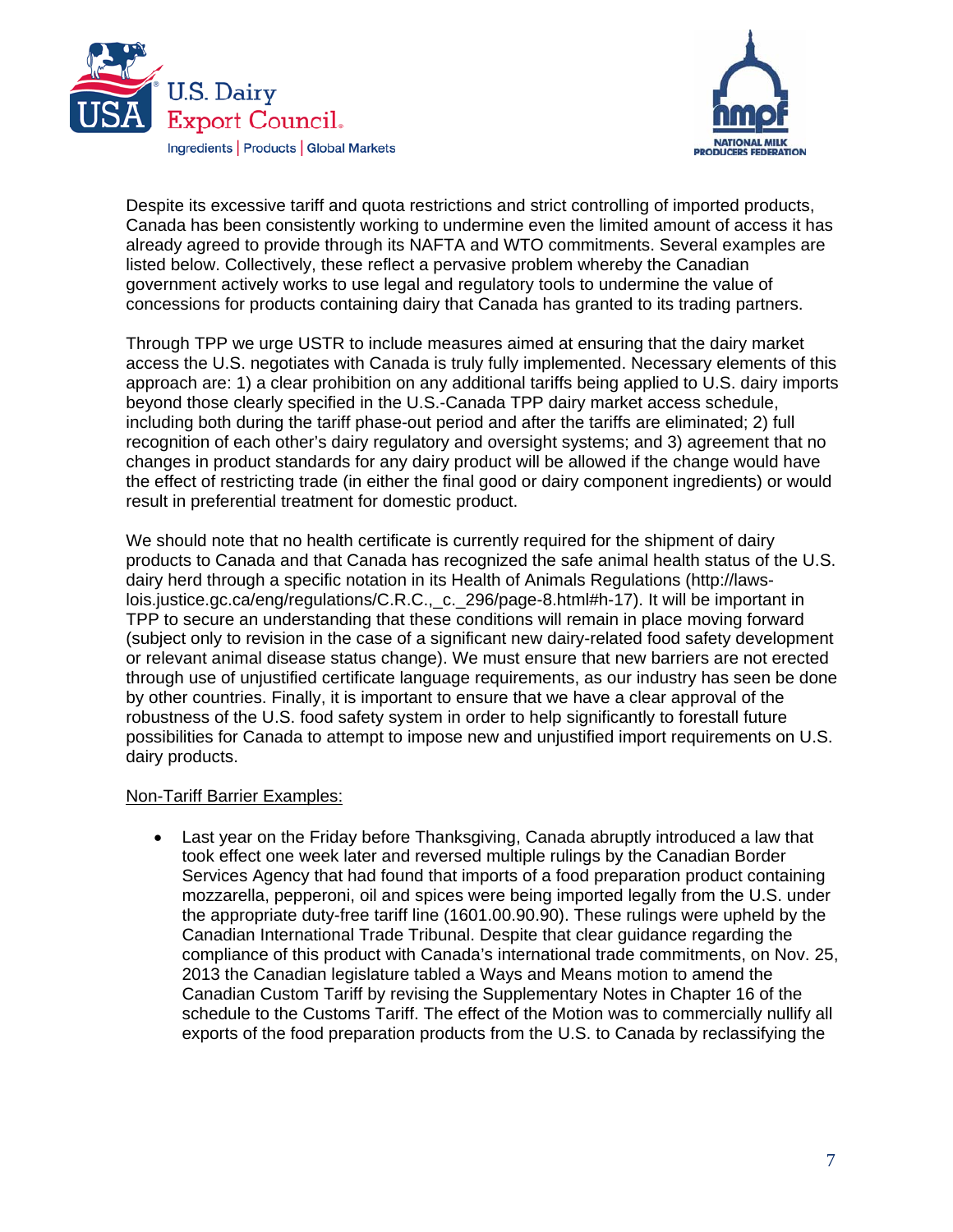



cheese portion of them into Chapter 4, as cheese, where they would be subject to a commercially unviable duty of more than 200%.

This action sent a chilling signal that the rules may shift at any moment to those seeking to exercise their lawful trade access rights into the Canadian market. The U.S. exporter had built its business in this product based on the Customs rulings issued by the Canadian government but despite those assurances, faced an immediate loss of market due to politically-driven pressure to revisit an objectively-determined customs classification ruling. The fact that Canada would take such an action while simultaneously negotiating TPP calls into question Canada's commitment to smooth U.S.-Canadian trade relations.

- Creation of New Milk Classes Specifically in Order to Thwart Imports: One of the more troubling developments in the past few years has been an increasing level of creation of new special milk classes that are specifically targeted and designed to compete against imports of products that have made in-roads into the Canadian market. These special pricing classes are put in place by the Canadian Milk Supply Management Committee (CMSMC), whose voting members are provincial boards and provincial governments and which is responsible for policy determination and supervision of the provisions of the National Milk Marketing Plan. Use of these pricing classes has been wielded to the detriment of U.S. suppliers of a variety of dairy or dairy-containing products. Moreover, the threat of new classes directly aimed at crowding out imports remains a strong threat discouraging innovation and additional efforts to access the Canadian market. We encourage USTR to stress the inappropriateness of these actions that are specifically implemented in order to thwart imports and impair the value of concessions to trading partners, including to the U.S. under NAFTA.
- In 2008 Canada implemented revised cheese standards that further restricted opportunities for U.S. dairy imports of both cheese and dairy ingredients. The revised standards permit the use of dried dairy ingredients (which tend to be imported) only once the minimum casein content established in the regulations is met with fluid milk products. The internal discussions in Canada leading up to this change make clear that it was intended to limit the growth in the use of imported ingredients, particularly those from the U.S., in Canadian cheese-making. Canada's standard revisions remain clearly in violation of its international trade obligations under the World Trade Organization (WTO) and the North American Free Trade Agreement as its regulations impair the value of important rights granted to the U.S. under those agreements.

Canada reportedly is now considering further bolstering its efforts to impair U.S. import access by imposing additional restrictions on the use of ultrafiltered milk in Canadian cheese-making. Canada has not yet introduced a specific proposal but reports continue to suggest that the government is contemplating additional regulatory steps – including the prospect of milk class or promotional programs – that would negatively impact U.S. sales of this product. We appreciate USTR & USDA's attention to this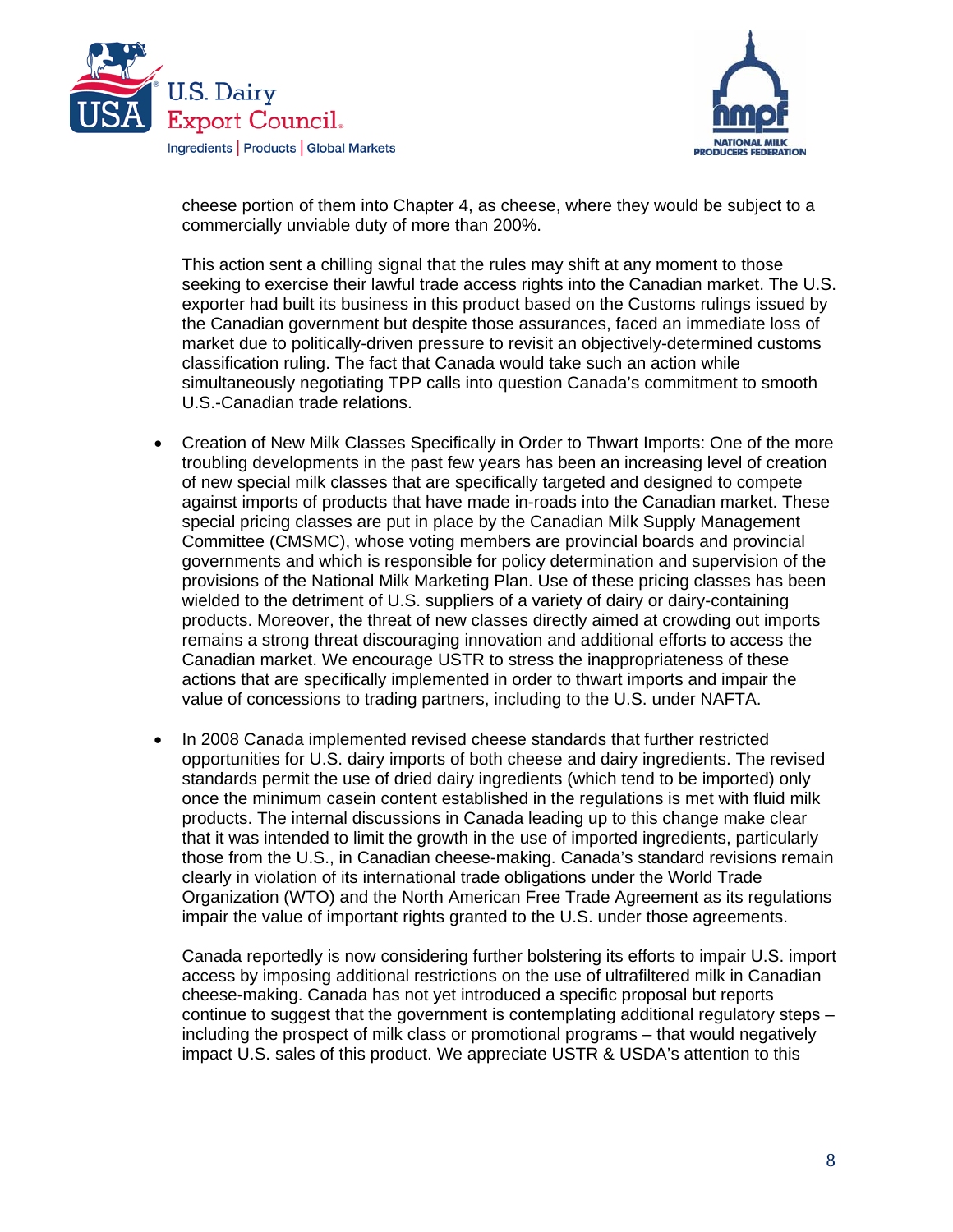



standards-related issue and urge a focus on avoiding further negative impacts to U.S. dairy exports, particularly for ultrafiltered milk.

 In the Uruguay Round negotiations, Canada obligated itself to provide a TRQ to allow access for 64,500 MT of fluid milk (0401.10.1000) but then banned commercial shipments from making use of this TRQ. Instead, Canada simply asserts that crossborder shoppers between the U.S. and Canada fill this TRQ. Our industry continues to believe this is a grievous distortion of the access Canada committed to provide for fluid milk. Similarly, in the case of the access provided for ice cream (2105), Canada restricted the entire 484 MT TRQ it established for ice cream as eligible to be filled solely by ice cream in retail containers, thereby prohibiting access for any bulk/ingredient ice cream products. Given this history, it is vital to explicitly establish that all new access negotiated for any U.S. dairy products into Canada must be fully open to any form of commercial shipments that meet the current applicable tariff code definition.

### **China:**

### *Plant Registration Requirements – Ensuring Equitable Terms of Access*

Over the past few years China has rapidly climbed in ranking as a U.S. dairy export market destination. Last year it leaped into the number 2 spot with purchases of \$706 million. Our industry sees tremendous potential in this market. In order to maximize that potential, however, it is critical for the U.S. government to work cooperatively with China in pursuit of reasonable and WTO-compliant regulations that allow for smooth trade in dairy products.

USDA and FDA have worked extensively with China over the past several years regarding its implementation of Decree 145, which requires the registration of facilities shipping to China. This process has worked smoothly for most but not all U.S. dairy exporters. Some companies lost access to the Chinese market for a period of several months. We appreciate China's recent proposal for how to develop a path forward for those companies that had facilities blocked from shipping to the market for a considerable period of time. USDEC is working closely with USDA and FDA to help facilitate swift compliance by U.S. companies with this new pathway in order to restore trade for the impacted companies.

As this process moves forward and further discussions with China take place regarding U.S. compliance with Decree 145 and other regulations, it is absolutely vital that USDA and FDA closely coordinate activities in order to address reasonable food safety-related requirements from China in a timely way.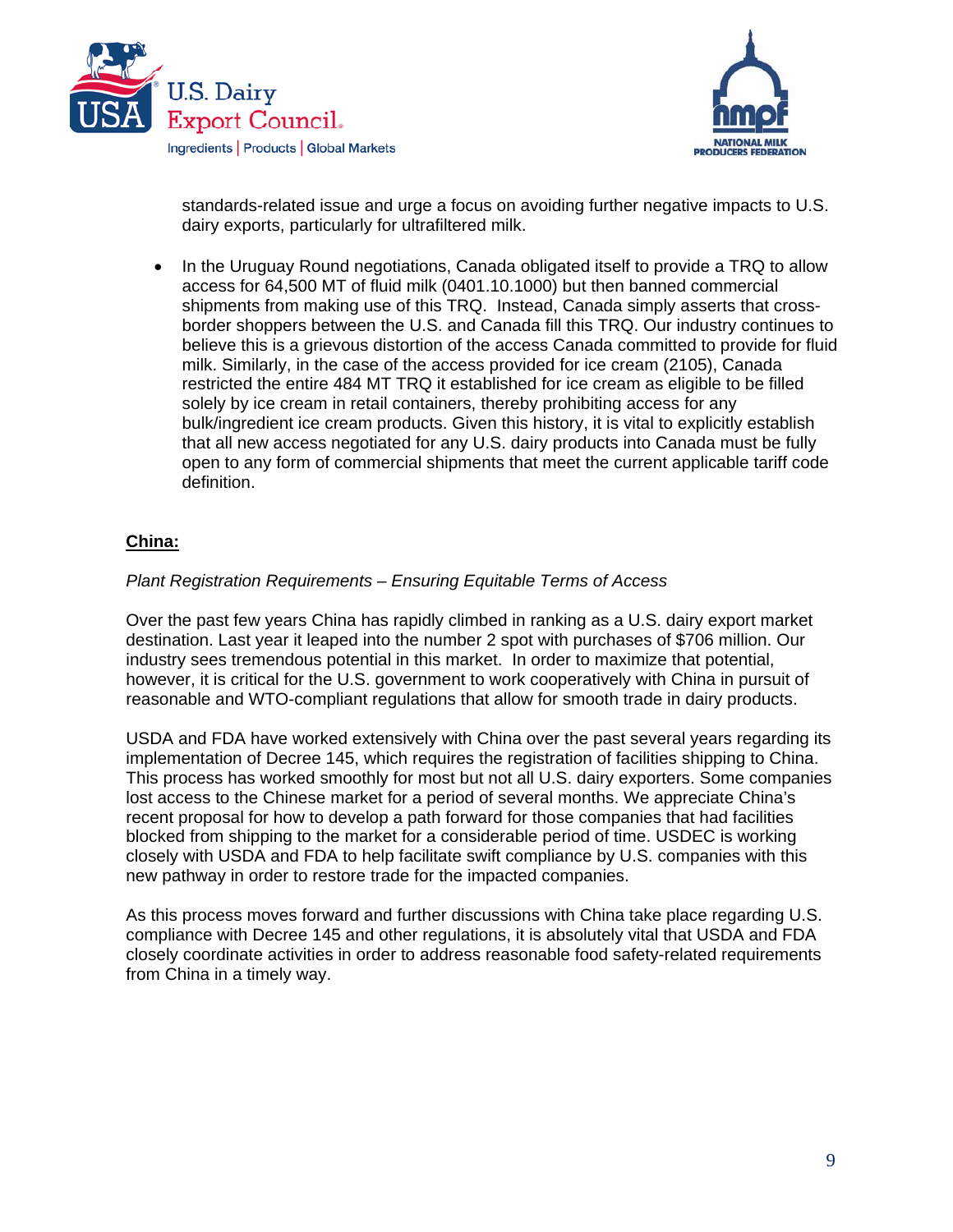



### **Ecuador**

*Blatant Disregard for WTO Commitments* 

Although U.S. dairy exports to Ecuador are relatively limited at only approximately \$3 million last year, we would like to flag our serious concerns with Ecuador's decision to directly flout its WTO commitments in such a blatant manner through resolutions COMEXI 585-2010, MAGAP 299-A-2013, COMEX 116-2013 and COMEX 019-2014. These resolutions impose numerous restrictions on imports, including a pre-shipment inspection requirement with no means to comply. The regulations also indicate that the government will not authorize imports of foreign products that compete with locally manufactured products, should these be available, or in the case where Ecuador judges that the imported products' quality is not equivalent to that of national ones.

As further indication that these regulations are illegal and direct barriers on trade rather than driven by legitimate regulatory aims, Ecuador has negotiated exceptions to its import restrictions for key trading partners such as Peru, Colombia and most recently the European Union (through the newly completed EU-Ecuador FTA). Due to their egregious nature, Ecuador's actions should be viewed in the context of the signal that the U.S. chooses to send to other countries that might consider adopting similar regulations.

## **European Union**

We note that we have provided very detailed information to USTR through the TTIP input process on EU barriers to U.S. dairy exports along with our recommendations for how best to address the challenge we face in accessing this major market. Some key points are reemphasized here, but our earlier TTIP comments reflect the most inclusive version of those issues. Given the number of issues at play in U.S.-EU dairy trade, we firmly believe that a comprehensive system-approval approach is needed to address both the types of current issues listed below and guard against trade barriers that may be introduced in the future such as certification requirements related to the sourcing of dairy products from the offspring of cloned animals.

### *Border Measures, Tariffs and Import Licensing*

EU tariffs for dairy products are quite high in many cases. We welcome the opportunity to eliminate these rates in TTIP, in concert with removing non-tariff barriers to trade, in order to create a more level playing field across the Atlantic.

Even more daunting than the level of the tariffs, however, is the complexity of many of the related import measures. For instance, the EU's import licensing procedures have proven to be unduly burdensome and complex, thereby inhibiting companies from taking advantage of even in-quota opportunities that do exist in the U.S.'s dairy tariff schedule. In addition, the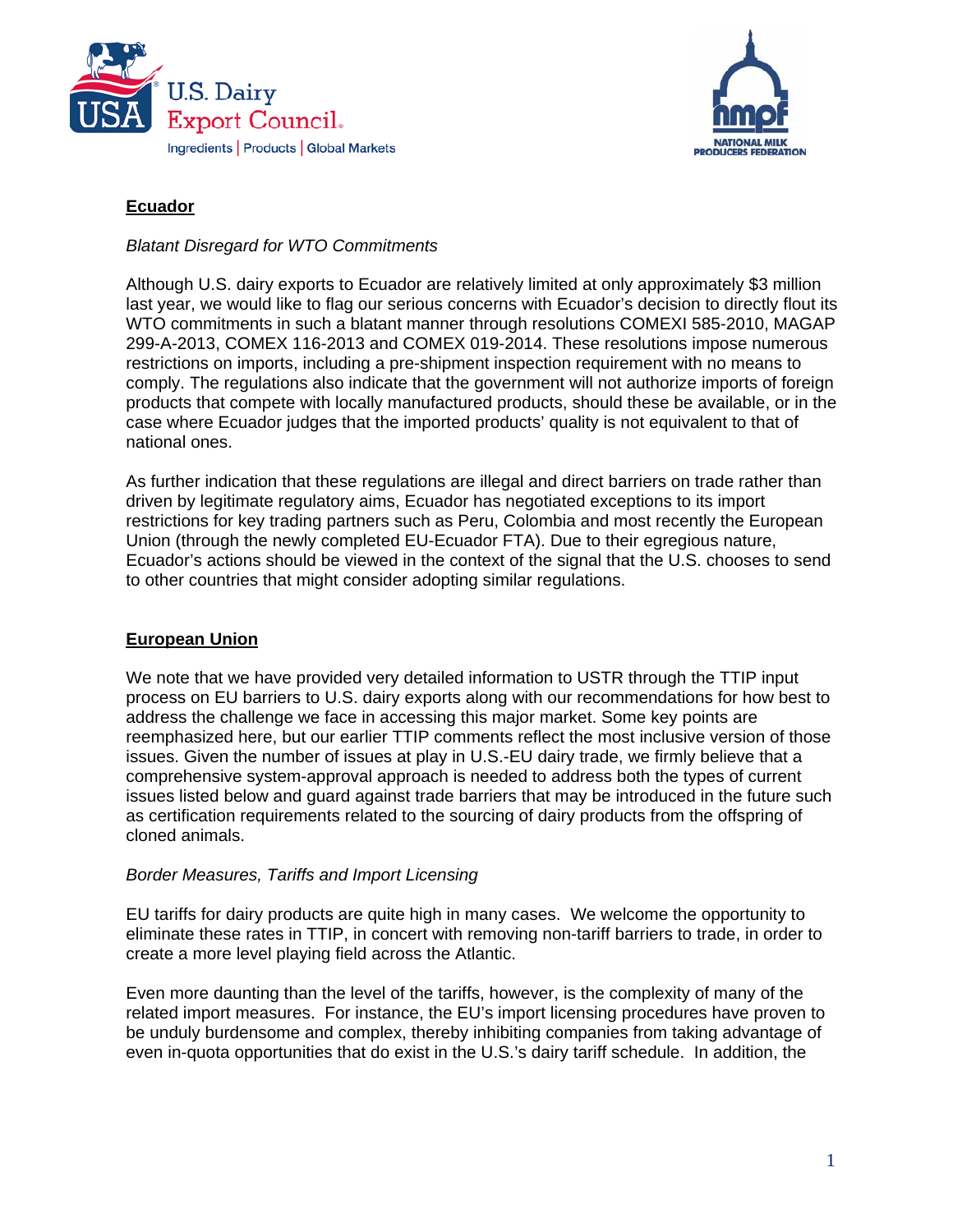



EU's system of variable duties for processed products adds another layer of complexity and uncertainty to shipping to the EU.

Tariff Form: Inconsistent Duties for a Given Tariff Code

The EU's system of variable duties for processed products adds another layer of complexity and uncertainty to shipping to the EU. Although ultimately elimination of tariffs is the goal (as detailed above), that is likely to take place over a period of years. In the meantime, we would like to see greater predictability by moving away from the EU's use of its Meursing Code to determine a total tariff for various composite/processed products. This complex method of determining the total tariff on numerous composite goods is based on the amount of four compositional parameters: milk fat, milk proteins, starch/glucose, and sucrose/invert sugar/isoglucose. The duty charged in the EU on the composite product depends on the ranges of these products in the EU's Meursing Code.

Port Inspection Issues

Inconsistent inspection practices across the EU's border inspection personnel (BIPs) have caused difficulties in the trade of dairy products. We would expect BIPs to sample products in a way that leaves their integrity intact, but we this in not always be the case. Instead of making a small slit in a bag of dried dairy products and covering that slit in its entirety with a BIP sticker, some BIPs rip open the bag and then attempt to seal it by wrapping the entire bag in tape. When the customer receives the shipment, he or she may reject the bag because it is not properly sealed and the product may be contaminated. In other cases, multiple cheeses from the same lot and case were taken for testing, and given the nature of the retail packaging, this sampled cheese could not be delivered to the customer. We urge consistent inspection practices that ensure that any BIP sampling does not compromise the integrity or significantly disrupt the quantity of imported products.

### *Export Subsidies*

- Over decades and most recently in 2009, the EU has made use of its massive export subsidy allowances to tremendously distort world dairy markets. Under its WTO commitments, the EU is permitted to spend over 1 billion Euro a year on dairy export subsidies: 724 million on other dairy products, 346 million on cheese, and 298 million on skim milk powder. When activated, use of these government subsidies makes it more difficult for U.S. exporters to compete in global markets.
- We should seize the opportunity TTIP offers to secure a commitment to abandon their use entirely, regardless of market. In the context of the Doha WTO negotiations, the EU was already prepared to forego use of its export subsidies by the end of this year, as was the U.S. We should capitalize on this willingness to abandon use of export subsidies by both major players in this area and include such a commitment as part of the TTIP. This would be a significant achievement on a bilateral basis but also a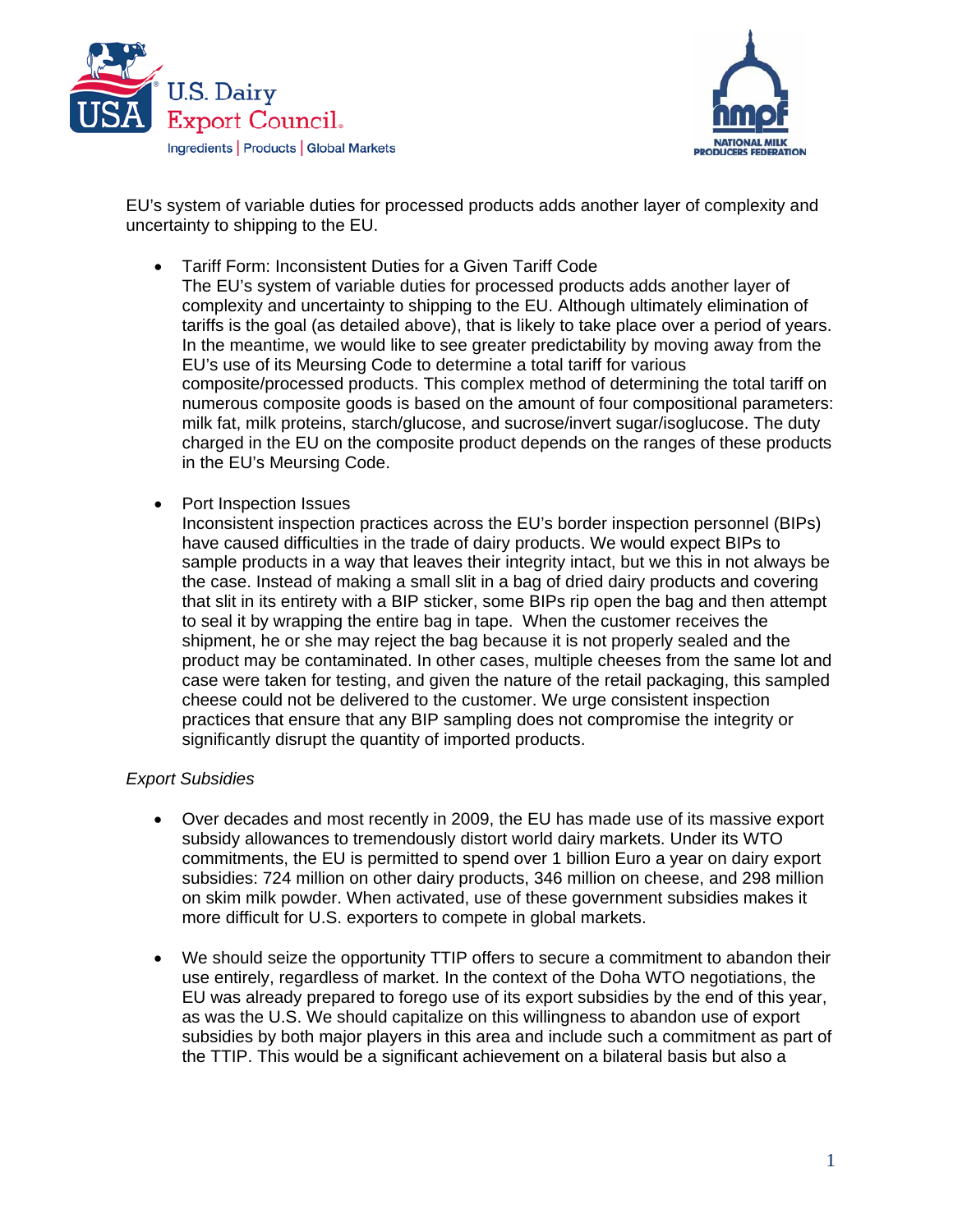



symbol of how direct U.S.-EU trade talks can benefit the global trading system at large as well.

### *Certification Requirements*

• Somatic Cell Count issue

For decades, the U.S. provided certification assurances on this quality (not food safety) parameter to the EU based on testing of comingled milk. A few years ago the EU insisted on shifting this to a farm by farm testing approach despite the fact that it is the comingled milk that actually is used, not solely milk from individual farms. Compliance with this revised requirement is quite an onerous record-keeping exercise and is unnecessary from a food-safety perspective.

FMD-related assurances

The EU regulations state that the HTB certificate is to be used for countries not at risk for FMD and the HTC certificate is to be used for countries that are at risk for FMD. However, there are two HS codes on the HTC certificate that are not on the HTB certificate, and discussions on this point with the EU to date have not produced results. Some ports look only at the HS codes in the certificate notes and therefore demand the HTC certificate for certain products. However, the U.S. does not issue this certificate based on our FMD status.

- Requirement for APHIS inspection precludes food grade sales for feed use Feed facilities must be inspected annually by APHIS and the facilities must be included on the SANCO list of approved establishments. These requirements essentially block U.S. exporters from spot sales of food-grade product in the feed market, a common practice in other markets.
- Excessive requirements for colostrum The EU's animal health requirements for colostrum for animal feed are extremely burdensome. As a result, the U.S. has not been permitted to ship colostrum to the EU for several years.
- Date Stamping Issue

The EU requires the health certificate to be dated prior to shipment. EU auditors of the U.S. system are aware that AMS issues certificates based on an inspection system and does not have inspectors physically stationed at each plant at the time the container loads. Despite this, the EU has refused to allow for flexibility in the implementation of this requirement as it relates to U.S. exports.

• Container/Seal # vs. Ship Date Requirements The EU requires the container and seal numbers on the certificates, but also requires the certificate to be dated prior to shipment. To fulfill both requirements, exporters regularly obtain the certificate ahead of time and amend it once the container and seal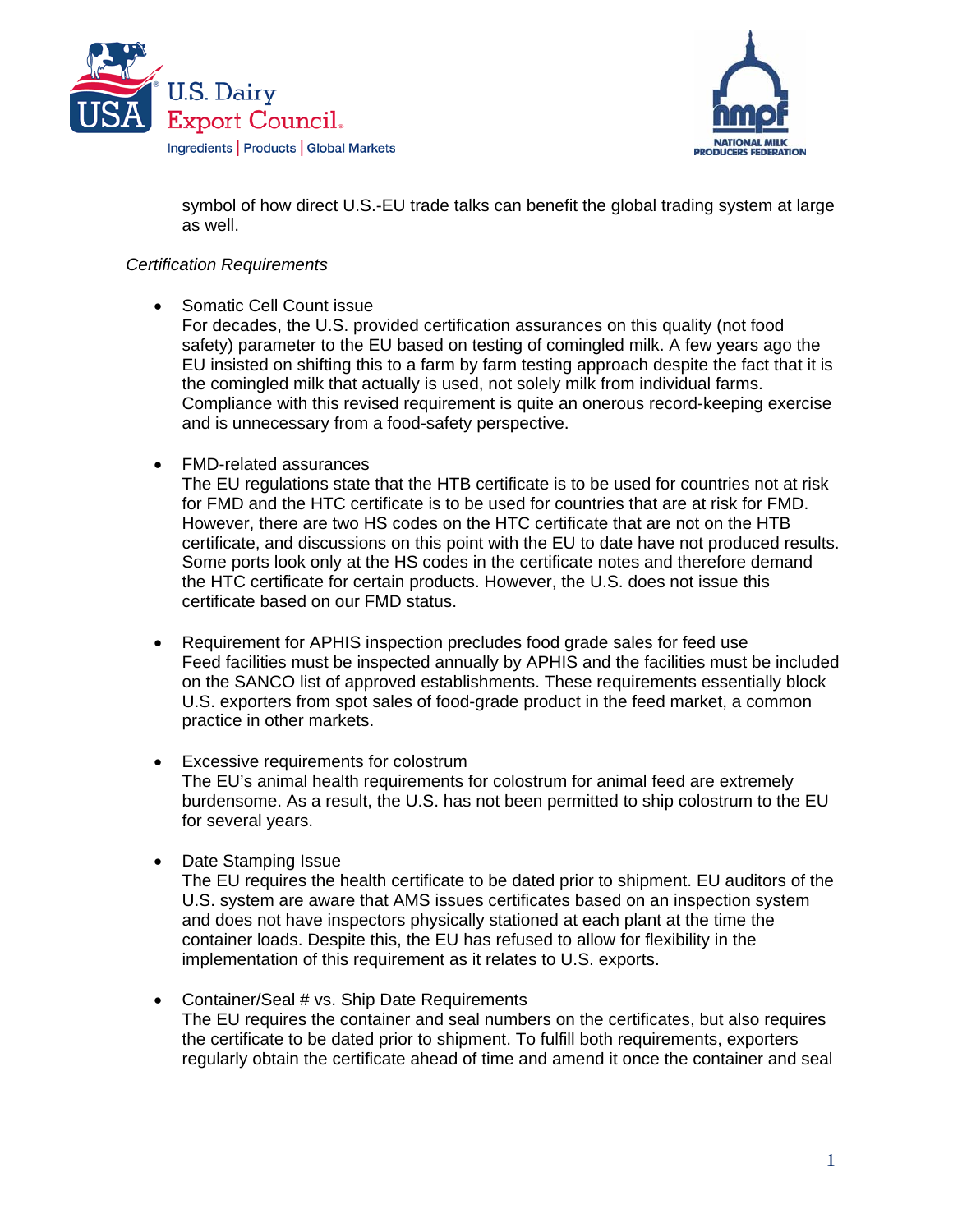



numbers are available. Officials at multiple EU ports have recently stated that this practice is inappropriate and that such amendments will face tougher inspections upon entry.

 Composite Certificates: Shifting and Incompatible Rules The EU composite certificate for products containing both animal-origin and nonanimal origin components has been in place since mid-2012, but there is still no EC guidance on this requirement. As a result, this lack of clarity has led to considerable confusion at the ports which results in shipping uncertainties. In addition, there are national treatment concerns with the sourcing of ingredients in the composite certificate. Ingredients are allowed from all EU countries, but are only allowed from third countries if they are FMD-free. The FMD distinction is inappropriate for ingredients that are properly treated according to the OIE recommendations for inactivation of FMD. If these countries are approved to ship to the EU directly, their ingredients should be allowed in composite products. As the U.S. government works to ensure that trading conditions are prepared for the possibility of a U.S. FMD case, we believe that it is important to resolve issues such as this.

### **India**:

### *Requirements for U.S. Dairy Certificate*

The U.S. dairy industry faces significant and long-standing market access barriers in the Indian market. NMPF and USDEC have been working for 11 years with the U.S. government to try to resolve this issue. It is our hope that the current efforts to resume discussions with India on a range of important trade issues do not neglect longstanding challenges simply because resolution has proven difficult in the past. It is precisely the point of a refreshed dialogue on all topics of interest to both sides – to explore whether it is possible to find a way forward in compliance with WTO obligations.

Since late 2003, the vast majority of U.S. dairy exports have been blocked from the Indian market due to India's dairy certificate requirements. Over the past several years, the prior Indian government demonstrated a repeated unwillingness to constructively work to resolve this issue and to ensure that all of its import requirements are based on sound science and comply with India's WTO national treatment obligations. Throughout that process, the U.S. provided considerable scientific data in support of our position, compromise solutions to address India's concerns, and information demonstrating that the vast majority of countries around the world accept our dairy products and recognize them as safe. It is our hope that India's new government will approach this issue through a fresh perspective that allows discussions to focus on the need to ensure that bilateral trade in dairy products can proceed smoothly and on a scientific basis.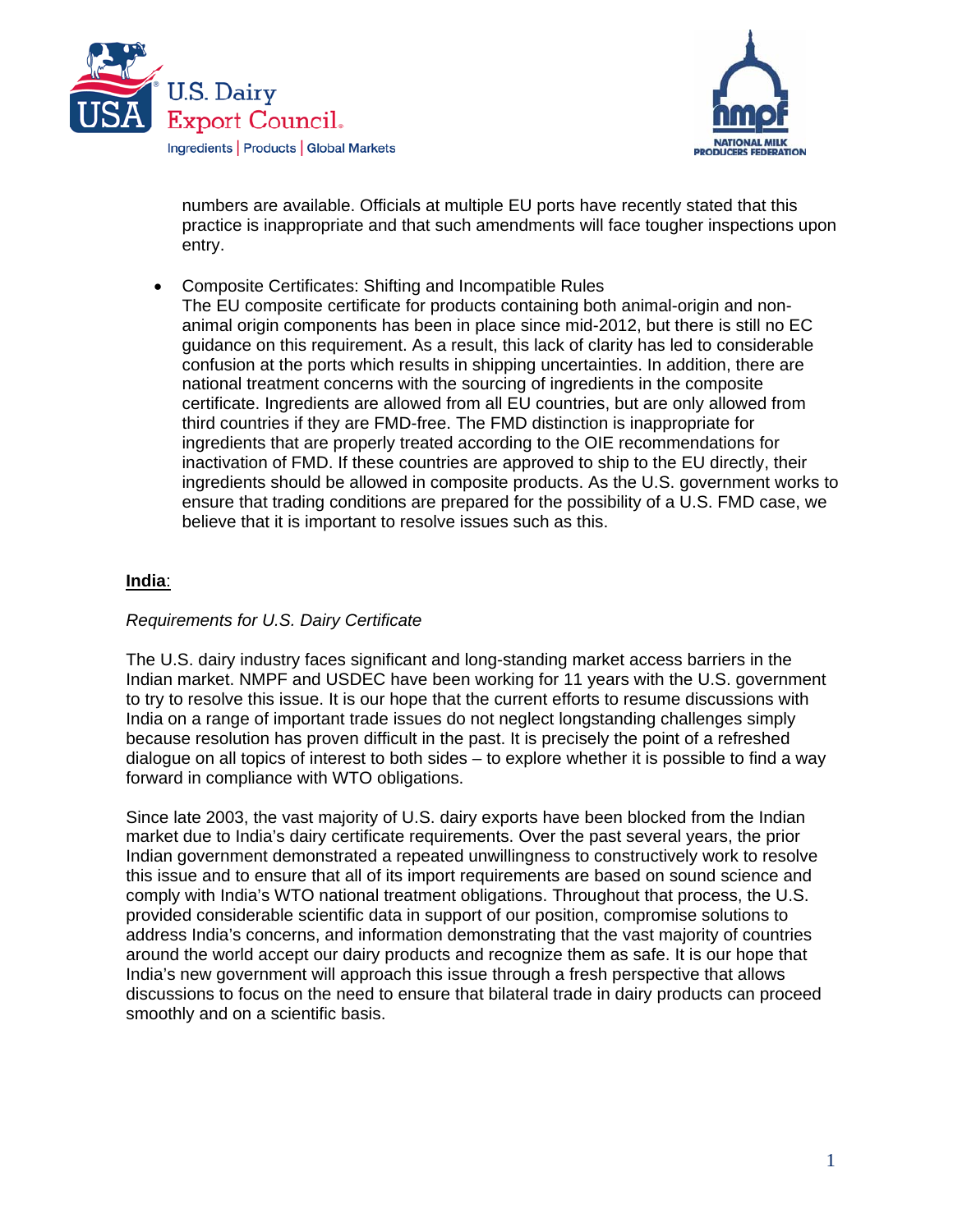



Despite relatively high tariff and quota constraints, India, the second most populous country in the world with a population of more than 1 billion, presents a large and unrealized market opportunity for the U.S. dairy industry. USDEC has estimated that resolution of this issue could yield additional exports ranging from \$30 million to \$100 million after the U.S. dairy industry has been able to establish itself in the market, depending on the nature of the resolution and growth in the Indian market over the next few years. Resolution of this longstanding issue is critical to maximizing future export possibilities for our industry in that region of the world.

We urge the Administration to include discussions on dairy in all upcoming trade-related dialogues with India in order to actively pursue a path forward on this issue.

### **Israel**

### *Expansion of Free Trade Agreement*

The United States and Israel remain engaged in protracted negotiations designed to deepen the agriculture portion of the U.S.-Israel Free Trade Agreement (Agreement on Trade in Agricultural Products, or ATAP). These negotiations have made very little headway in recent years, however, and most U.S. dairy products under the FTA remain constrained by small tariff rate quotas (TRQs) and high out-of-quota duties. Many of these TRQs are filled or come close to being filled during the quota year. In addition, the allocation quantities are too small to be commercially meaningful.

We would prefer to see the U.S- Israel FTA revisited and developed into the type of high quality agreement with few, if any, exceptions, which is the signature of all other U.S. FTAs. As part of the negotiations on ATAP, Israel should finally agree to provide fully free market access for dairy imports from the United States. This objective was included in the original U.S.-Israel FTA. The market potential for U.S. exports of cheese to Israel is particularly strong, but many other U.S. dairy product exports would increase significantly, as well, if the FTA allowed for duty free trade.

### **Japan**

#### *Tariff Levels*

USDEC and NMPF have an interest in seeing meaningful and comprehensive market access across the full range of dairy products into Japan. Japan's market for imported dairy products is tightly restricted in most product areas. Japan's out-of-quota tariffs for key trade staples such as nonfat dry milk, whey and butterfat are particularly high. In addition, Japan maintains a complicated quota system for these and other dairy products which it uses to allocate its in-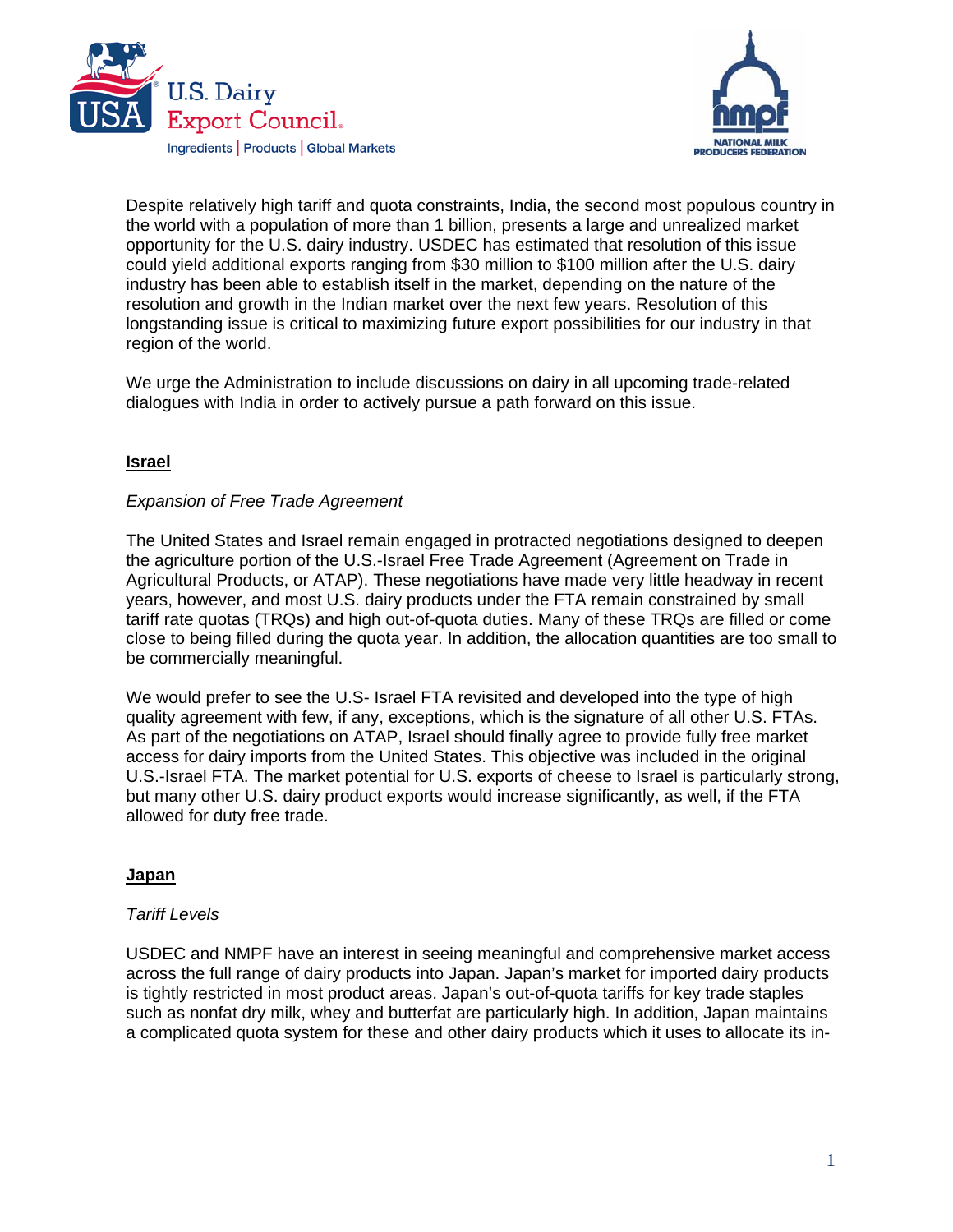



quota quantities according to designated uses. Despite Japan's significant tariff barriers, it is still our sixth largest export market, totaling a record high \$303 million in 2013.

For certain key product TRQs, Japan's Ministry of Agriculture, Forestry and Fisheries appoints the Agriculture & Livestock Industries Corporation (ALIC), a state-trading enterprise owned by the government, with the sole responsibility to decide and control which dairy items should be imported at various quantities and when by examining the market situation. It is our understanding that ALIC accepts bids from importers in the commercial sector and decides which importer to eventually allocate the quota to in a process that appears dramatically influenced by which bids will generate the highest mark-up, a result that raises costs to endusers and consequently blunts demand.

Additionally, Japan also makes active use of its World Trade Organization sanctioned safeguards to restrict access for certain products not sufficiently protected by the tariff levels alone. These WTO safeguards are often triggered at astonishingly low levels of imports by volume and add an additional barrier to accessing the Japanese market.

In summary, Japan's dairy tariffs as a whole are high and its system of specific tariffs, tariffrate quotas, quotas for specific uses, and safeguards results in a situation where accessing the Japanese dairy market is extremely difficult. It is very challenging for many exporters to make sense of the Japanese dairy market restrictions and how they all interact with one another.

TPP offers an excellent opportunity to establish an import regime that is designed to facilitate trade access rather than hinder it. TPP talks also provide the chance to tackle various nontariff barriers concerns that USDEC and NMPF have provided information on to the U.S. negotiating team.

### **Kazakhstan**

### *Plant Listing Requirement*

Despite a Russian WTO accession commitment to ensure that Customs Union requirements complied with its access package, Kazakhstan (a Customs Union partner) continues to maintain a requirement that dairy facilities exporting to Kazakhstan be registered on a government-provided plant list. It is our understanding that Kazakhstan has committed to remove this requirement as part of its WTO accession process. That commitment – and establishing a protocol for swift action if it is ignored – will be critical to securing our support of Permanent Normal Trade Relations with Kazakhstan at the end of the accession negotiations process.

In the meantime, the U.S. must comply with existing requirements. In order to do so it is essential that the U.S. government move without delay to initiate the regulatory process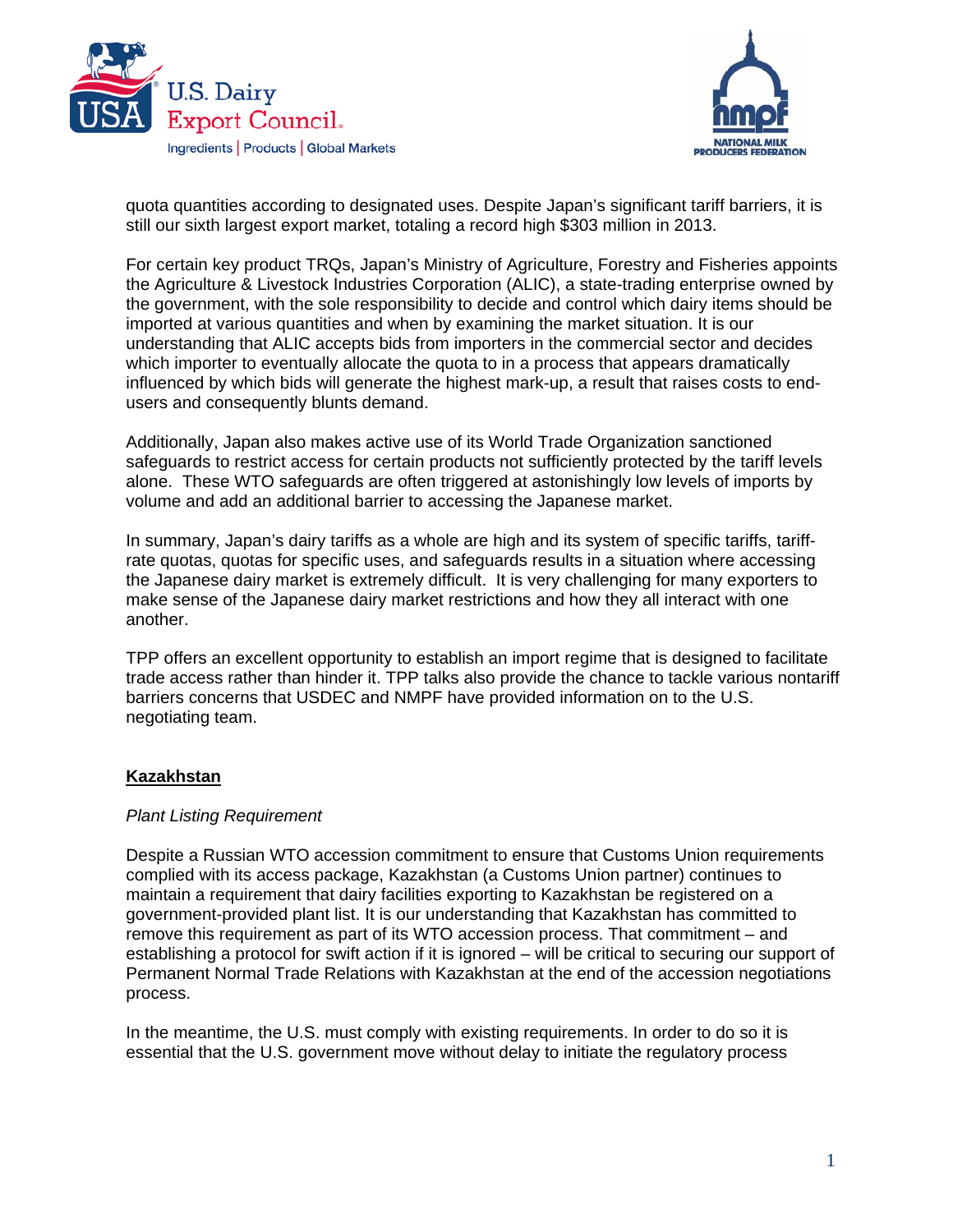



needed to create a plant list. It is unclear how long the remaining access process will take with Kazakhstan; U.S. exporters should not be forced to wait for that process to conclude in order to resume access to this market. Since the U.S. has just recently created a plant list for China, FDA should be able to move very quickly to initiate the regulatory process needed to establish such a list with Kazakhstan as well. This process has already been delayed for far too long and should not be postponed any further.

## **New Zealand**

### *Monopoly Structure of Dairy Industry*

The monopolistic structure of New Zealand's dairy industry, where one company controls approximately 90% of the milk produced in that country, poses a significant concern to the U.S. dairy industry. Both producers and a number of processors believe this situation poses a serious challenge to fair trading relationships both between the U.S. and New Zealand and in dairy markets throughout the world. This monopolistic structure grants an immense advantage of New Zealand dairy product exports. Moreover, very few companies in any economic sector have the level of market share that New Zealand has obtained through domestic policies. Such concerns present a serious challenge to our industry as we strive to compete against this international dairy power-house in world markets.

USDEC and NMPF have submitted ample information on this issue to USTR through the confidential advisory process as well as through public submissions including both the federal register process, ITC testimony and Congressional testimony. We refer USTR to these comprehensive submissions for further details.

Our industry is insistent upon the need to make use of the ongoing TPP negotiations to finally address this concern by pursuing approaches in TPP designed to address the level of market concentration afforded to one company in New Zealand.

### **Mexico**

### *Unpasteurized Milk Imports*

The U.S. has been blocked from exporting unpasteurized milk intended for further processing to Mexico since mid-2012. In response to U.S. concerns about this abrupt import ban, Mexico replied that it was conducting a risk assessment. Mexico has now had over two years to conduct that risk assessment; we believe it is long past time for the U.S. to insist that the market be reopened.

By way of background, the U.S. had shipped unpasteurized milk to Mexican dairy processors for many years without problem prior to the change in regulatory requirements in 2012.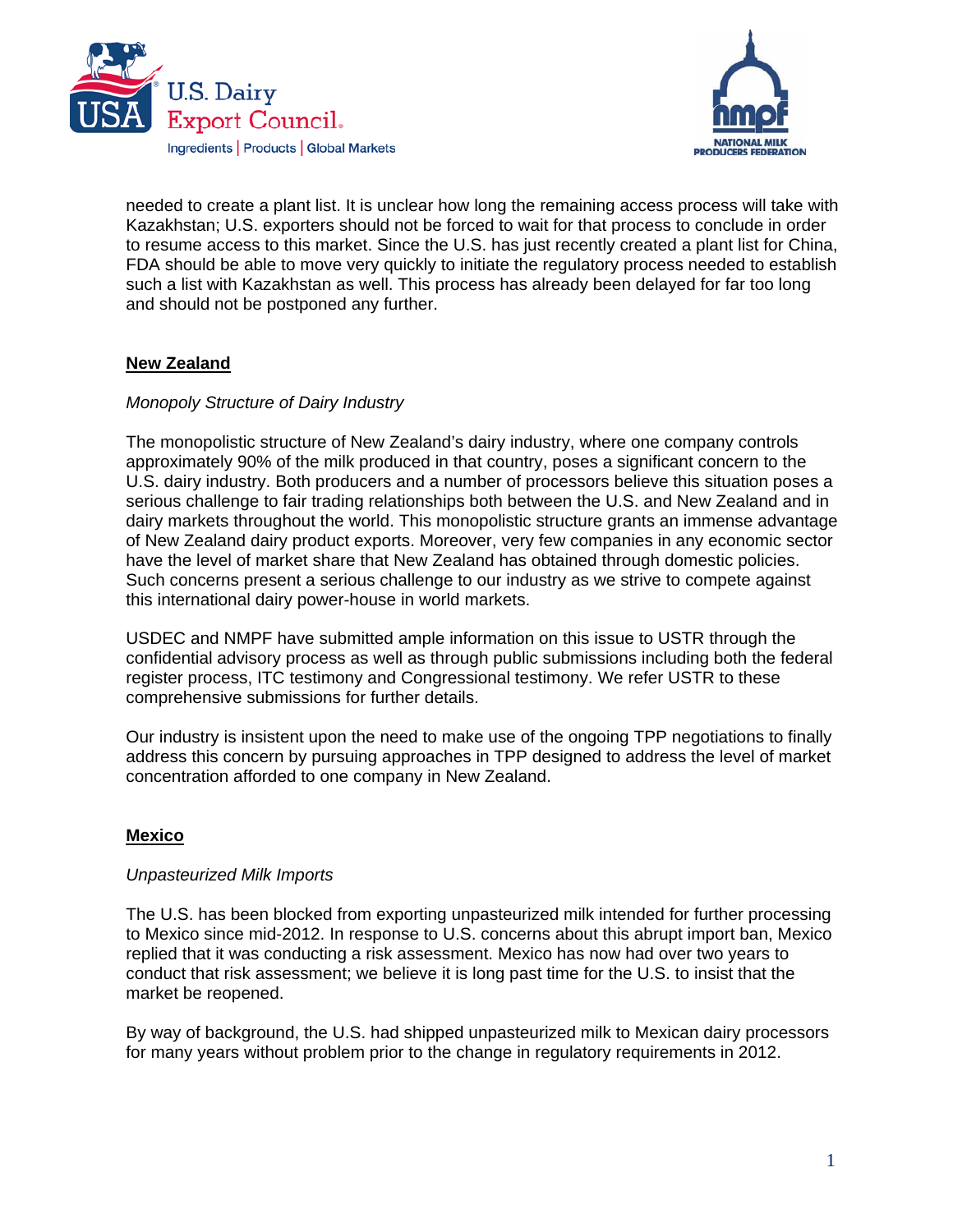



Mexican processors pasteurized this milk upon receipt and used it both for drinking milk and to make value-added products, such as cheese. The value of unpasteurized milk imports into Mexico fluctuated greatly in the years preceding the market closure for this product since Mexican demand for it is based on the availability of domestically produced milk. Mexican processors use the U.S. exports of unpasteurized milk not to displace local production but rather largely to supplement it, particularly in times of production shortfalls in Mexico due to draught conditions or other factors resulting in lower milk production than normal by Mexican farms.

We urge USDA and APHIS to prioritize resolution of this issue in order to restore access to the Mexican market for the full range of U.S. dairy exports.

# **Russia**

### *Plant Listing Requirement*

In August 2014 Russia announced a ban on most agricultural imports from the U.S. This did not directly affect the market situation for U.S. dairy products, however, since Russia's market has been closed to U.S. dairy products for the past four years. Despite that, we note that Russia's outright ban on products from the U.S. and other major suppliers for purely political reasons appears to be in violation of its WTO commitments.

Prior to the 2010 market closure, Russia was an increasingly important market for U.S. dairy exports. In 2010, U.S. dairy exports had reached a high of \$81 million, making Russia the 11th largest market for U.S. dairy products that year. U.S. dairy exports to Russia in value terms increased more than 1,600% over the 2006-10 period. Russia remains one of the world's largest dairy import markets and, prior to the current broad Russian ban on Western imports, U.S. dairy companies continued to regularly receive inquiries of interest from Russia buyers. Russia imported \$2.9 billion from the world in 2013 excluding additional sizable sales from its Customs Union partner Belarus.

We commend the Administration for its successful resolution earlier this year of the longstanding dairy certificate issues. This was a very important step forward in the years-long efforts to re-open this market to U.S. dairy products.

Unfortunately, Russia's maintenance of a requirement that facilities shipping to Russia be registered on a government-assembled list prevented trade from resuming in the interim period between when the certificate disagreements were resolved this spring and when the Russian ban on U.S. agricultural imports took effect this August. This listing requirement – for both Russian and Customs Union imports – is in direct violation of the commitments Russia made upon joining the WTO just two years ago. We strongly support U.S. actions to both insist that Russia and its CU partners abide by the WTO commitments they have already made, particularly in the SPS arena, as well as to do what is needed in the interim to expand